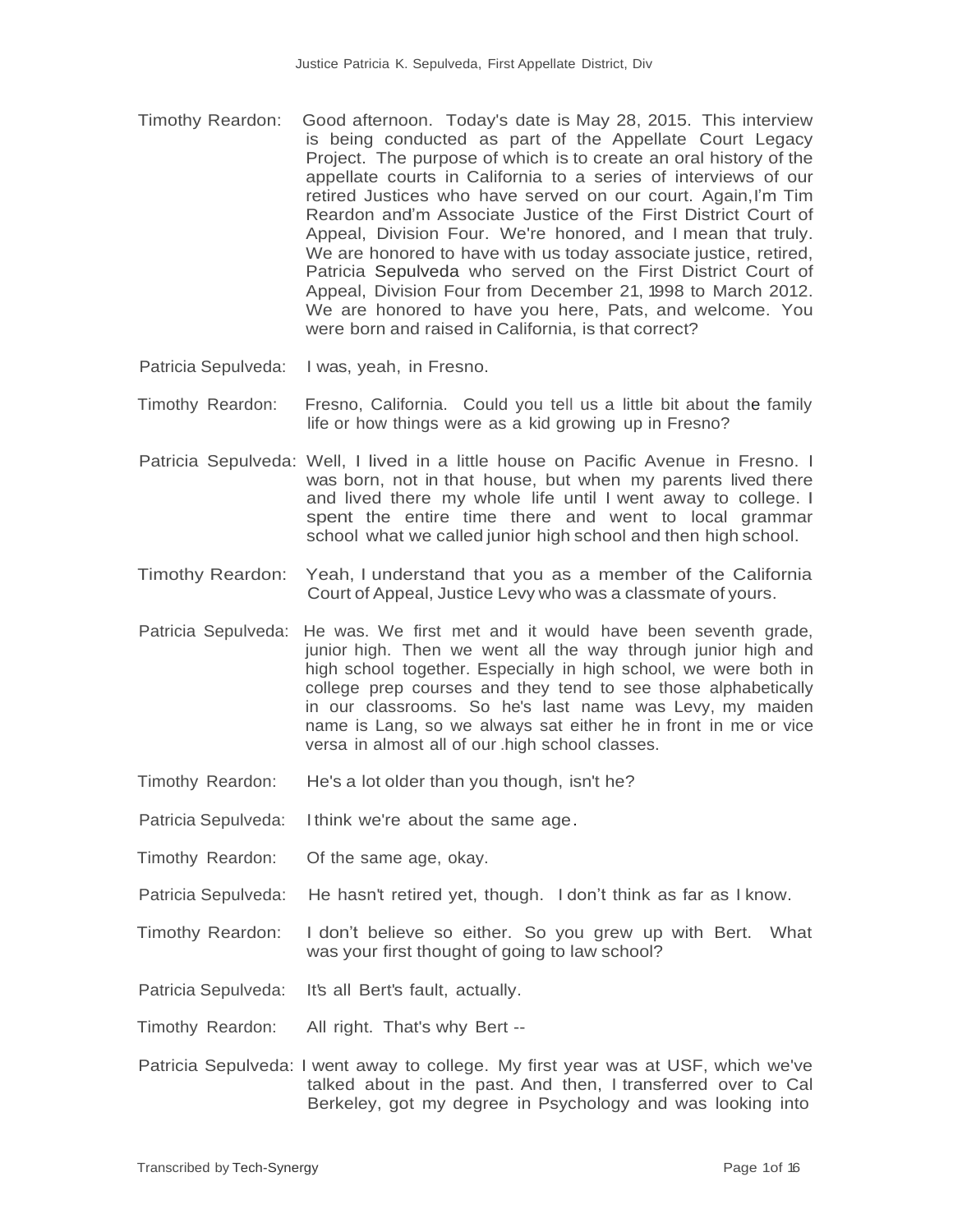doing a graduate degree of getting masters in Special Education, and I've checked that out a little bit. So one summer, I was down visiting in Fresno, I went to see Bert and he was studying for his LSAT. I talked to him about that. I had no idea what that was. I had no inkling about going to law school but I had checked out getting a Masters in Special Ed at San Francisco State, it took four years and Bert said, "Wait to get a JD in three years. So I'm, "Three years, get a JD," four years. So, I went ahead and took the LSATs and went to law school.

- Timothy Reardon: All right. You went right down street at Hastings.
- Patricia Sepulveda: To your alma matter, Hastings.
- Timothy Reardon: Yes, that's right.

- PatriciaSepulveda: I think a few years after, maybe you did.
- Timothy Reardon: I was going to say, "I don't recall you from being there the same time."
- Patricia Sepulveda: I don't think we're on the same class.
- Timothy Reardon: Was there anything in your life in Fresno that made you decide on going to law school?
- Patricia Sepulveda: Absolutely nothing.
- Timothy Reardon: Okay.
- Patricia Sepulveda: I think we had one family friend who was an attorney but it was really finding Bert Levy studying for the LSAT, inspired me. You can thank Bert Levy.
- Timothy Reardon: Thank Bert Levy for this.
- Patricia Sepulveda: And Bert and I lost track of each other a little bit after that. I mean, we didn't really remain in contact until aften've been appointed to the bench and I guess, I think he ran for a court down in Fresno. I went in to take a class from CJER. Shortly, after taking the bench, there was some sort of criminal class and I thought I recognized the person sitting in front of me, it looked like that same back of the headI've looked at for three years in high school, and it was Bert. He was sitting there taking the same class.
- Timothy Reardon: Amazing, amazing! Did you enjoy Hastings generally at the --
- 00:05:00
- Patricia Sepulveda: No. I hated law school, actually. I didn't like the way they taught. I didn't like the Socratic Method and it took a while to catch on with that. I remember finally getting to the point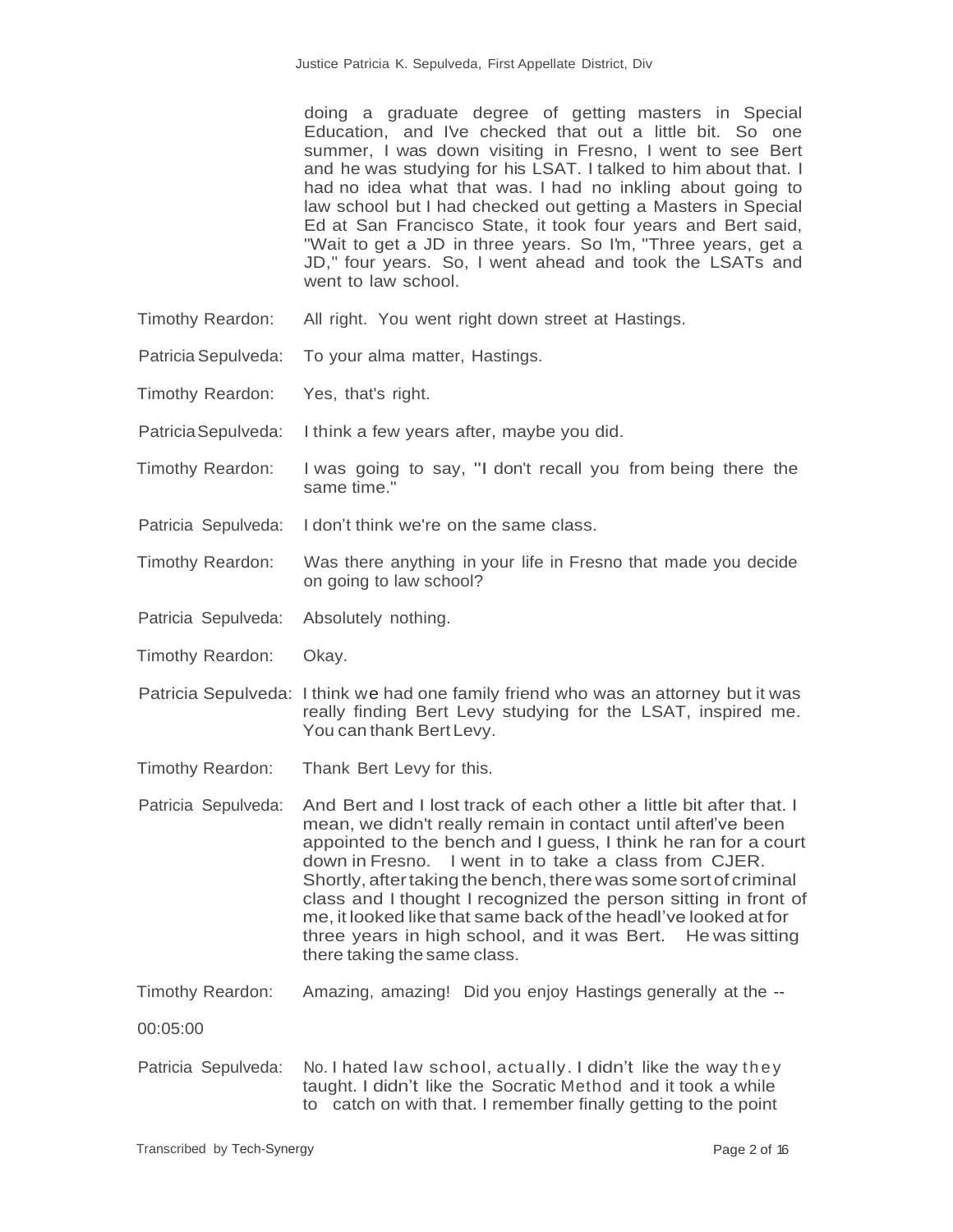of studying for the Bar Exam, getting the outlines and having that definite thought of, "Why didn't they just teach law school this way, it would have been so much easier."

- Timothy Reardon: Was it Wick's outlines by any chance?
- Patricia Sepulveda: This was BARBRI.

- Timothy Reardon: They may be out of business by that time.
- Patricia Sepulveda: This was BARBRI.
- Timothy Reardon: BARBRI, okay. I think they're still around.
- Patricia Sepulveda: They're still around.
- Timothy Reardon: So, you've graduated obviously from Hastings. Took the bar exam, passed that exam.
- Patricia Sepulveda: Passed it the first time, actually.
- Timothy Reardon: Good. That's good. How about now? I know your first job as an attorney was with the Contra Costa, the DA's office?
- Patricia Sepulveda: It was. We worked there doing work study as a law clerk during law school. And then, Mike Phelan, one of our former justices was the chief assistant in that DA's office actually and he hired me on after I passed the bar exam.
- Timothy Reardon: So that was your first real job as an attorney.
- Patricia Sepulveda: First real job and my only job as an attorney.
- Timothy Reardon: Okay. I know you enjoyed the DA's office very much. Which sort of assignments did you have, it was a variety of --
- Patricia Sepulveda: It started out, I think, like most people do doing misdemeanors and worked up to doing preliminary hearings on felonies. And then, they asked me to set up and ran the first sexual assault unit trial, abuse unit that we had in Contra Costa, and actually ran out a couple of different occasions but also, did felony trial team and homicide trial team, and supervised misdemeanor teams, and a little bit of everything.
- Timothy Reardon: Okay. At some point, you decided having done those things with the DA's office. At some point, you decided to consider going, taking a job or going with the judiciary.
- Patricia Sepulveda: Yeah, I really enjoyed doing research and writing, being a law clerk and that part of being a DA, and had misconception that might be a large part of what you do as a judge, which it is when you get to the appellate court, but it was not in the trial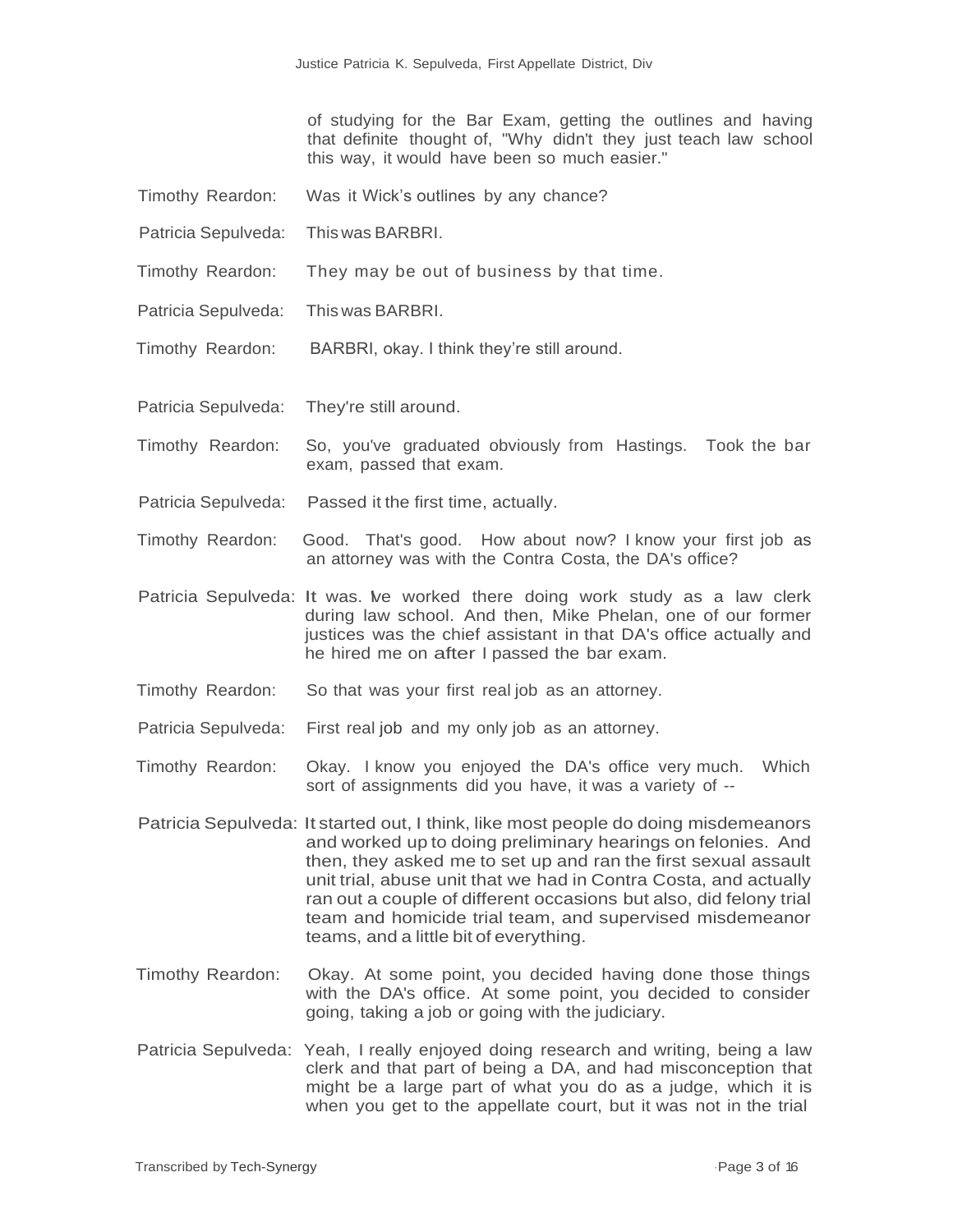court. And so, actually, our chief assistant came in one day and encouraged me to apply. Deukmejian was the governor. He was not reluctant to appoint deputy district attorneys to the bench, and there was an opening on the superior court. And the one woman who had her name in, although she was a DA just for whatever reason was not getting the appointment. So, our chief assistant said, "If you ever want to be a judge, this is probably the time to put your name in." So, I got appointed.

- Timothy Reardon: Excellent! In terms of the writing and the research, what's your requirement here at the Court of Appeals? I can attest first hand because we served together here in Division Four that you're very good at that. No question about it. But did you kind of miss the trial work once you ended up here?
- Patricia Sepulveda: What I miss was the people contact, I think. There were parts of things like jury selection that are very tedious, but I really enjoyed having the contact with the people and with the attorneys a lot more that would come in and appear doing something like -- I did criminal calendar assignments a couple of times on the trial court.
- Timothy Reardon: Okay.

One

- Patricia Sepulveda: And it's very busy, as you know, in those assignments. You have a lot of people coming and going. So, I miss that a bit, didn't miss the stress, as you know a lot less stressful in the Court of Appeal.
- Timothy Reardon: You don't look like you've been stressed out too long. Did you have some friends that were members of the Court of Appeals at that time from Contra Costa County, I know Mark Simons.
- Patricia Sepulveda: I was trying to think of who was over here. I don't think Mark was here vet.
- Timothy Reardon: Okay.
- Patricia Sepulveda: Mike Phelan actually retired, opening the position that I took. Gary Strankman was over here. He was another justice that was a former chief deputy over in Contra Costa. So, he was here. Swager was here, Doug Swager. I am trying to think of any –Jim Marchiano was here. Ignacio Ruvolo actually got here before I did. So he was here. I think those were the primary people that were here at that point.

Timothy Reardon: And since then --

- Patricia Sepulveda: Mark Simons came.
- Timothy Reardon: Mark Simons came, Maria Rivera.
- Patricia Sepulveda: Maria did. Who else at Contra Costa? Terry Bruiniers.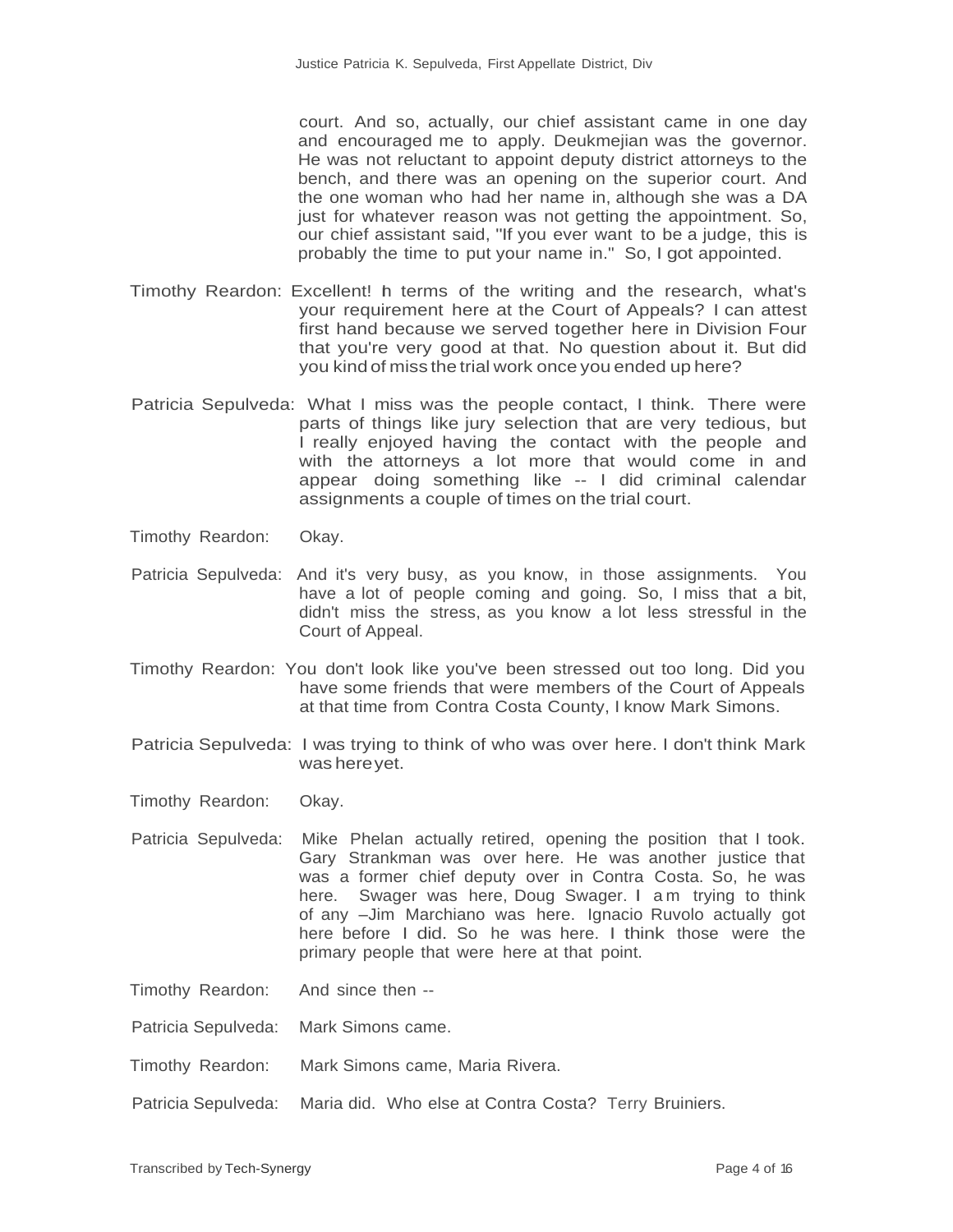00:10:01

Timothy Reardon: That's correct. Terry was in the DA's office, Alameda County.

Patricia Sepulveda: He was Alameda County.

- Timothy Reardon: Yes. So, it's quite a bit of a representation.
- Patricia Sepulveda: I think we finally overtook San Francisco Superior Court and the number of people from our county that were here at one time or at least close, I think.
- Timothy Reardon: While you're here, we were colleagues, of course, in Division Four, but yours is obviously on a variety of cases, both civil, criminal, family law and probate. Was there any particular assignment that you've enjoyed more than the others, to put it that way?
- Patricia Sepulveda: Oh, you know, I think like you as well, criminal is always been my first love.
- Timothy Reardon: Yeah, I share that course --
- Patricia Sepulveda: And I had to do family law in the trial court professions, I had to, but I did family law and ran that division for three years. I like it, so I would enjoy doing some of those cases as well.
- Timothy Reardon: And we know from your written opinions,I'm not going to ask you to recite all of them, but according to my research which isn't as good as yours, I got you down for about 125 published opinions. That's quite a few. You were here - how many years were you here?
- Patricia Sepulveda: Well, you said 1998 to 2012. I guess that means I retired three years ago. It seems a lot shorter than that, so yeah. It was a while.
- Timothy Reardon: Yeah. There's one collateral matter. Let me just want to put on the record at this time. You a n d I a s I recall had an agreement that you would not retire until I did. And of course, I'm still working here.
- Patricia Sepulveda: The problem is that you will never retire. No, we have that agreement because the Division as it existed when I came on board as you recall. Mike Hanlon was our presiding judge, Marc Poche, yourself and, were the Fantastic Four of Division Four. And I think we had a really great time and coming up on the end of probably my first year on the bench over here, Hanlon and Poche announced within months of each other that they were both retiring, leaving two vacancies. I think that was when you and I reached an agreement that we'd leave at the same time, would not abandon each other.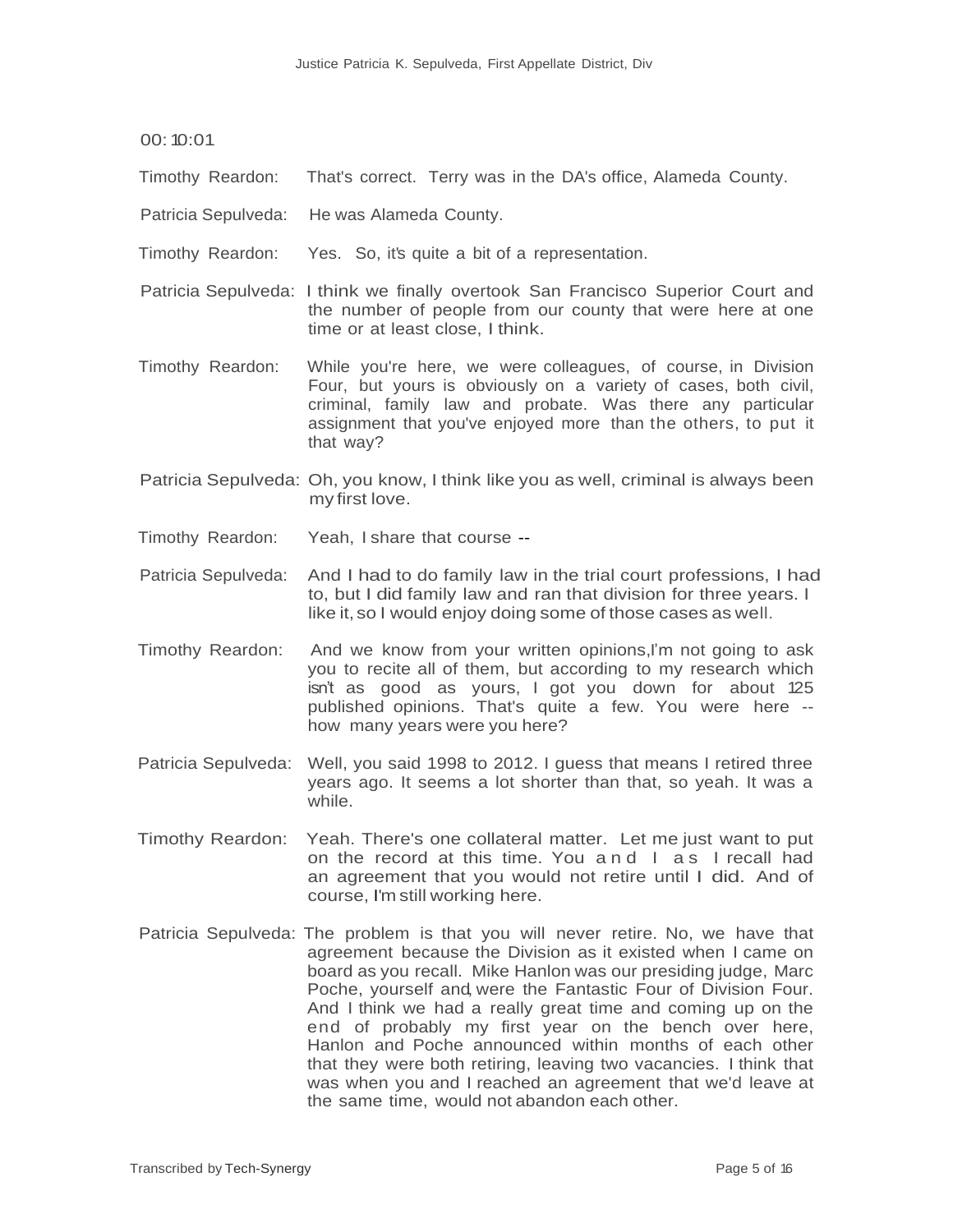| Timothy Reardon:        | That's true.                                                                                                                                                                                              |
|-------------------------|-----------------------------------------------------------------------------------------------------------------------------------------------------------------------------------------------------------|
| Patricia Sepulveda:     | But it then became apparent you were not retiring.                                                                                                                                                        |
| Timothy Reardon:        | Well, I think I got here in, let's see, 1990, would that be all<br>right?                                                                                                                                 |
| Patricia Sepulveda:     | Sounds about right.                                                                                                                                                                                       |
| <b>Timothy Reardon:</b> | Yeah. And so, here I am. I've counted how many years it is,<br>but still enjoying it.                                                                                                                     |
| Patricia Sepulveda:     | That was a little easier to do. That would be 25.                                                                                                                                                         |
| Timothy Reardon:        | Twenty-five? Okay, good.                                                                                                                                                                                  |
| Patricia Sepulveda:     | Nice round number for you.                                                                                                                                                                                |
| Timothy Reardon:        | But we had a good run.                                                                                                                                                                                    |
| Patricia Sepulveda:     | We had a good run for that year.                                                                                                                                                                          |
| Timothy Reardon:        | We did. You mentioned Marc Poche, this friend of ours as well<br>as a colleague who I haven't heard from in quite a while.                                                                                |
|                         | Patricia Sepulveda: I haven't heard from him. I think he's still living in Texas.<br>That's the last I heard.                                                                                             |
| Timothy Reardon:        | Yeah.                                                                                                                                                                                                     |
| Patricia Sepulveda:     | The most conservative, liberal that I've ever met.                                                                                                                                                        |
| Timothy Reardon:        | That's right because he as I recall was the president of the<br>young Republicans at one point --                                                                                                         |
| Patricia Sepulveda:     | I think that's true.                                                                                                                                                                                      |
| Timothy Reardon:        | And then, he had a transformation. And then Mike Hanlon, of<br>course, was good a PJ. He had that seminarian background,<br>good sense of humor and generally a good guy. We enjoyed<br>the group we had. |
|                         | Patricia Sepulveda: We had a couple of interesting cases. I think you were on the<br>rape case, where Hanlon was the author? Do you remember<br>that case?                                                |
| <b>Timothy Reardon:</b> | Believe it or not, I definitely remember it. Im glad that you<br>brought it up because I was going to ask you if that was one<br>of the ones that kind of stood out, it stands out in my mind.            |
|                         | Patricia Sepulveda: I don't remember the name of the case, but the issue was<br>when the woman initially consents to sexual intercourse, but at                                                           |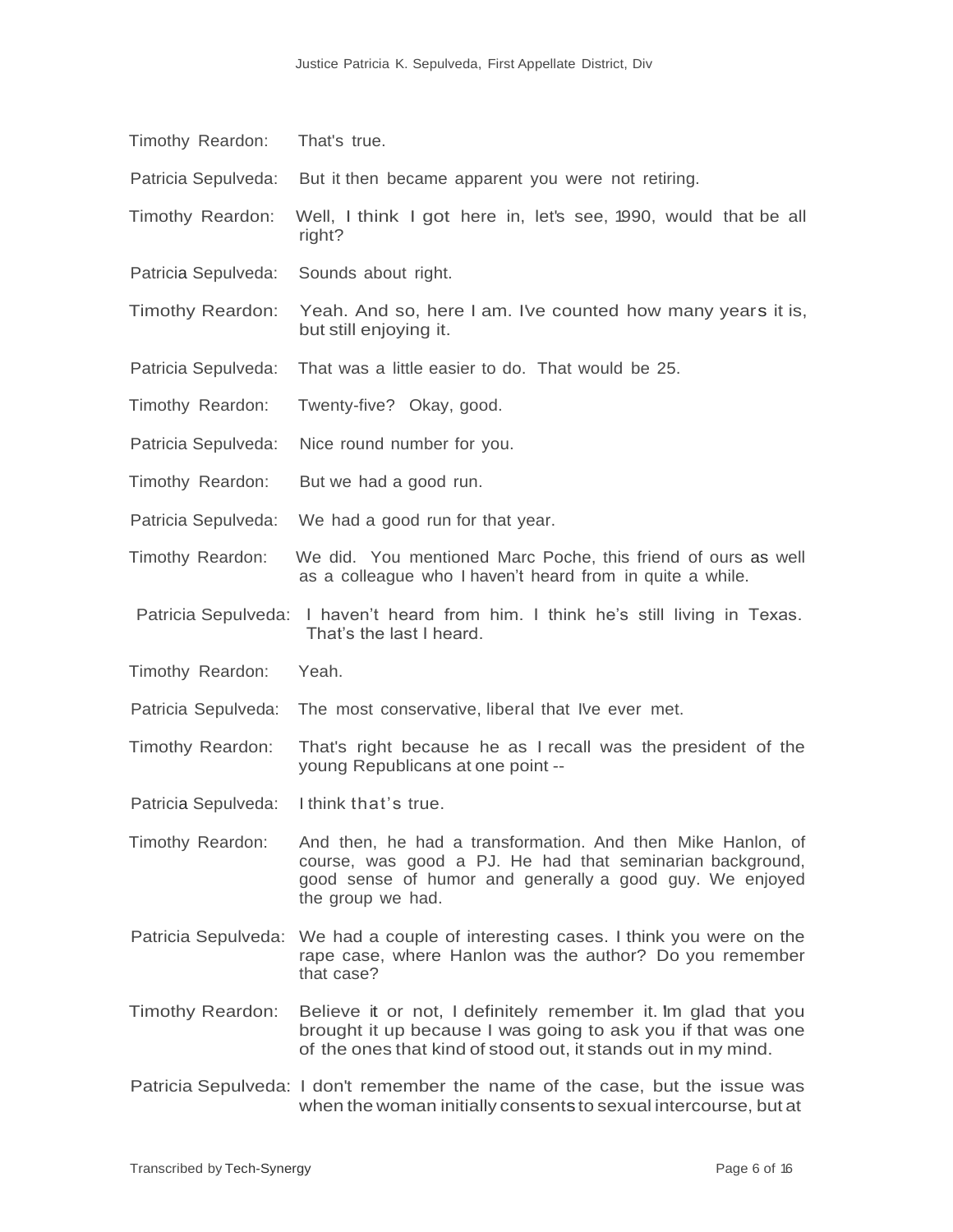some point during that event withdraws, can she withdraw her consent and then a force is used by the suspect to complete the act of intercourse, is it rape? And the draft opinion that circulated by Mike, so that no, that's not rape.

00:15:05

I think one of the few times I asked for a conference on a draft opinion, and basically, expressed the opinion that that couldn't be the right result, and got him to rewrite it actually. And then the Cal Supreme Court agreed with us.

- Timothy Reardon: Yeah. You were vindicated on that one for sure.
- Patricia Sepulveda: Luckily, I didn't have to dissent. Because usually when I dissent, it doesn't turn out very well. I think I dissented like three times in the entire time that I was here.
- Timothy Reardon: Not bad. Most divisions have a higher --

One

- Patricia Sepulveda: I learned quickly, it did no good. Nothing ever came of it.
- Timothy Reardon: Well, I was just going to ask you, was there are any cases? That one, of course, sticks on my mind because there were Conferences.
- Patricia Sepulveda: Well, as you recall, Marc Poche was usually very reasonable. As I said, he was the most conservative so called "Liberal" that I'd ever met. But he had certain kind of hot buttoned sorts of issues, especially prisoner's rights. And I was authoring an opinion in a case called "Lloyd". I think you were on that case. I'm not sure, about Alameda County Sheriff's practice of taping telephone conversations.
- Timothy Reardon: I wasn't on the case but I remember it well. Yes.
- Patricia Sepulveda: You probably remember the case.
- Timothy Reardon: I remember it well, yes.
- Patricia Sepulveda: Taping inmates' conversations not the ones with their attorneys but with other people and whether or not they could do that. And I had written the draft opinions saying that, yes, they could do that. There were signs posted all over the telephone room telling them that their conversations were being tape recorded, and that pushed that button for Marc, and he demanded a conference. I was Mike Hanlon. He was the third on that. Because Mike, I remember, he was sitting there with his mouth kind of hanging open listening to Marc go on about how this couldn't be the right result and how horrible it was.

So, I redrafted the opinion and tried to write it in way that Marc could end up signing off on it, and as it ended up, he didn't sign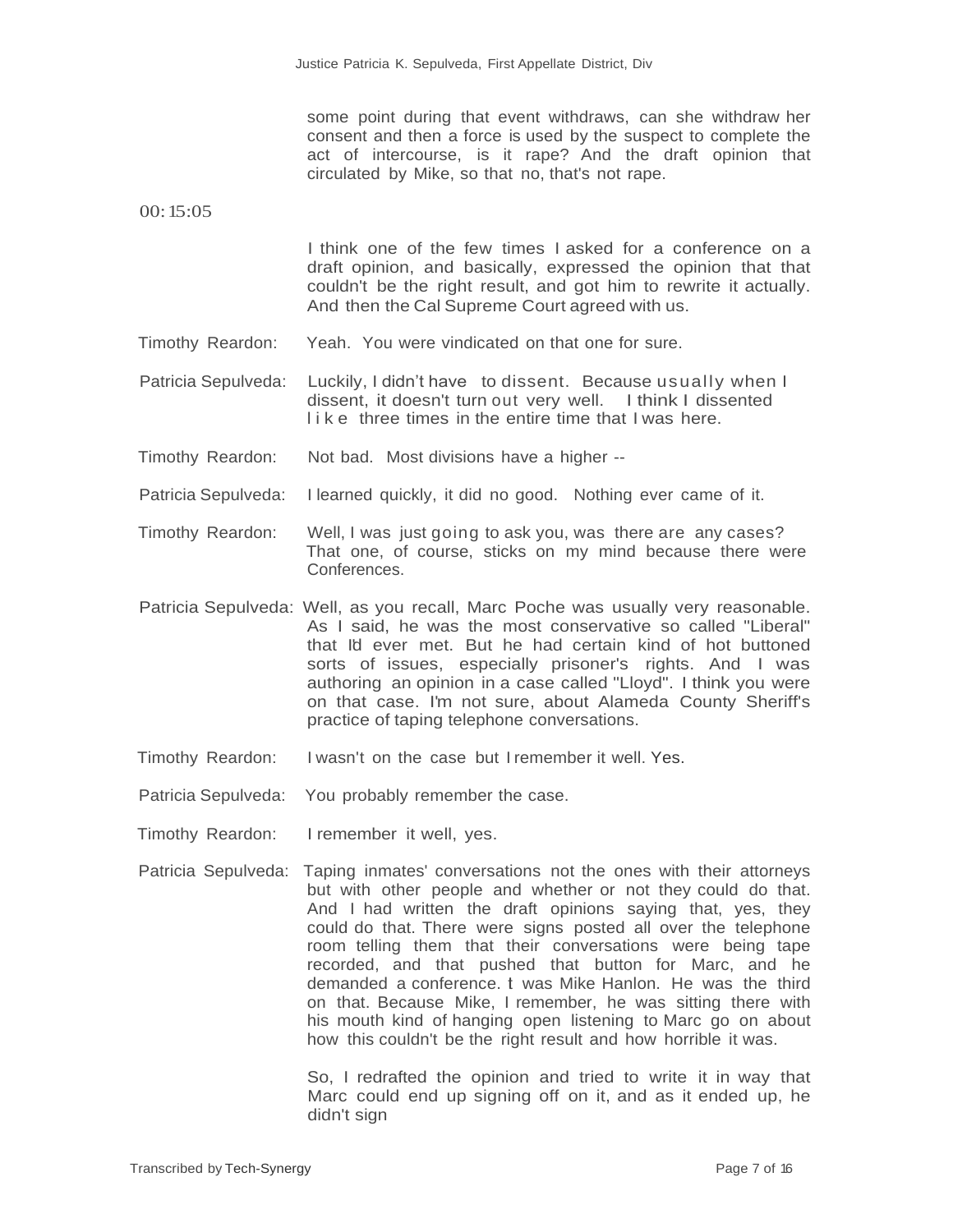off on it. But then he decided he wasn't writing a really true dissent. f you recall, he would sometimes, "I dissent from the conclusion," or something, and it went up to the Cal Supreme Court and they ended up reversing it and holding the opinion the way that I'd originally written it. So, it was one of those little frustrations. I know you had a couple.

- Timothy Reardon: Yes, I did with Justice Poche, and where he suggested that I cannot even remember the case off hand but there were more than one where he suggested using a harmless error approach which really didn't write very well. And then, he changed his mind on the suggestion that he gave me, and ended up, I think in that particular case, which I can't recall right now. He did just end up dissenting.
- Patricia Sepulveda: So, you rewrote it --

- Timothy Reardon: Yes.
- Patricia Sepulveda: -- to try to accommodate him?
- Timothy Reardon: Correct.
- Patricia Sepulveda: We always try to work together as much as we could.
- Timothy Reardon: Yes. That's right!
- Patricia Sepulveda: And then, I remember that because he told me that story. He did a pirouette I think that's how it is.
- Timothy Reardon: Yes. That's right!
- Patricia Sepulveda: And then, he dissented from the opinion that was written in the manner that you had or he had suggested originally.
- Timothy Reardon: Correct. Yes, that's exactly right. But we had some fun, fond memories.
- Patricia Sepulveda: Just good times. It was all fun times.
- Timothy Reardon: I'll say once, it's just on a personal note, I have to say that during our time together, it sounds like a song or a novel. Although we didn't have many disagreements but we had disagreements but they are always very civil, orderly, no one took them personally, and it was really a great division, and I miss you not being here, just to put it blatantly.
- Patricia Sepulveda: You miss me trying to get between (00:19:16)) and Larry Kay to make them not fight over whether or not leering at somebody was sexual harassment. That was a fun lunch.
- Timothy Reardon: That's right. That was the case in which a Judge (00: 19:30) neglected to tell you're okay or myself that there was some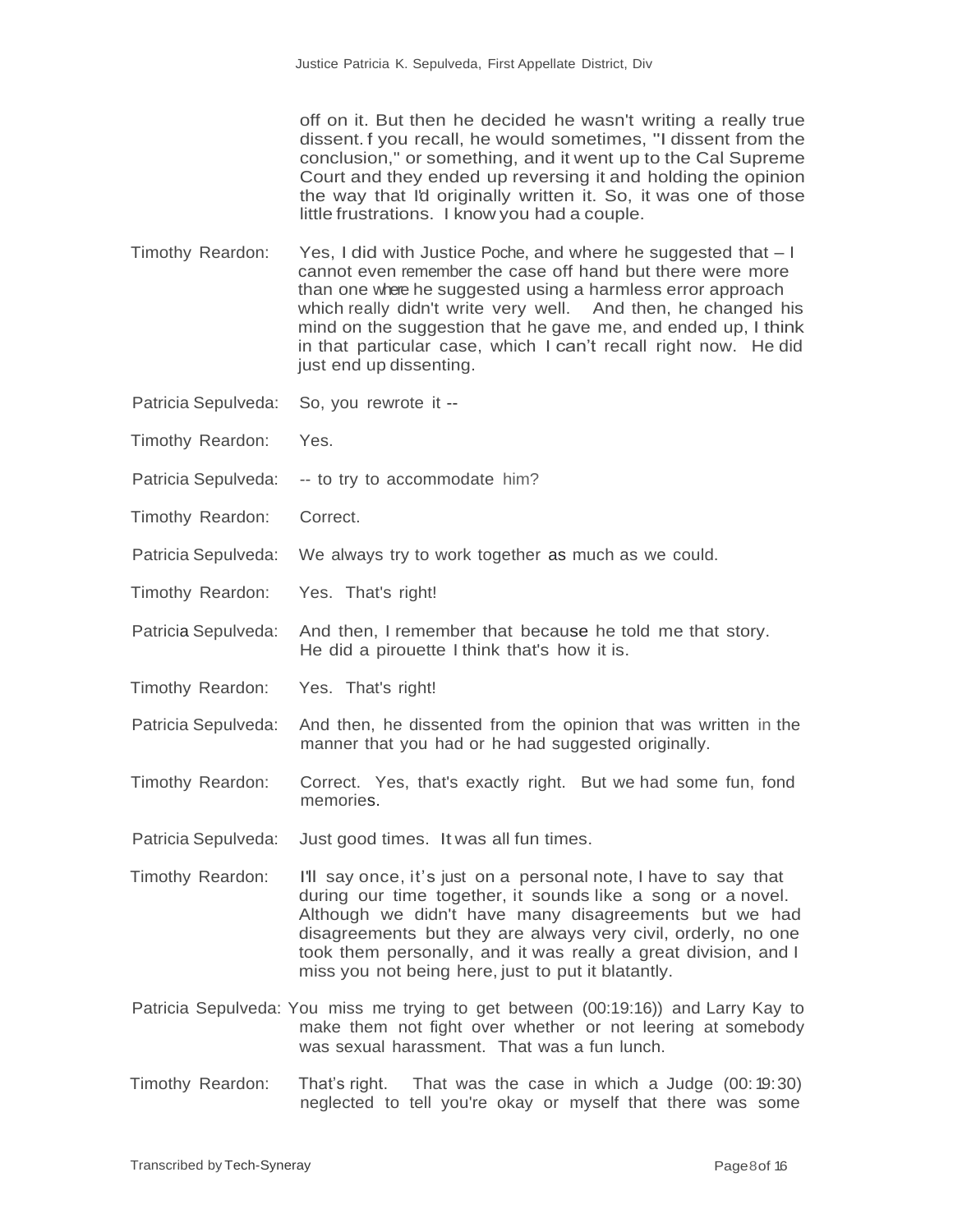evidence in the record that the defendant rather than being somewhat small, petite person was indeed about --

- Patricia Sepulveda: Oh, that's a different case. The one you're talking about is the terrorist threat case that I wasn't on.
- Timothy Reardon: Correct. Yes. Oh, okay.

One

- Patricia Sepulveda: Mine was a sexual harassment case.
- Timothy Reardon: Oh, and I wasn't on that.
- Patricia Sepulveda: And you weren't on it.
- Timothy Reardon: No.
- Patricia Sepulveda: But they were having a very heated discussion over lunch with me seated in the middle of them as to whether or not leering could constitute sexual harassment.

00:20:08

- Timothy Reardon: That's right. I remember that from the corridor area.
- Patricia Sepulveda: Somehow I got cast in the peacemaker kind of role in that.
- Timothy Reardon: Oh, I know Justice Kay was upset that neither he nor I were told that the defendant in that case, rather than being a somewhat -
- Patricia Sepulveda: Was a rather large stature, as I recall.
- Timothy Reardon: Yeah, about 400 pounds I think and this fall --
- Patricia Sepulveda: And I think ive picked on you about that opinion for a long time.
- Timothy Reardon: Yes. Some of the books but it was altercation between the teacher and the student. And the question was whether or not it's fulfilled the elements of a terrorist threat, which we concluded I think that it did not.
- Patricia Sepulveda: It did not, I think, it's what you concluded. That's whether a large student was towering over the teacher making some sort of threatening statement. I can't remember what it was.
- Timothy Reardon: Yes. I can't remember the name of the case but I know it's a published opinion. I think I may have already made reference to your publication of close to 125 opinions in addition to the ones we've just discussed in a kind of a humorous manner. Was there anything else that comes to your mind?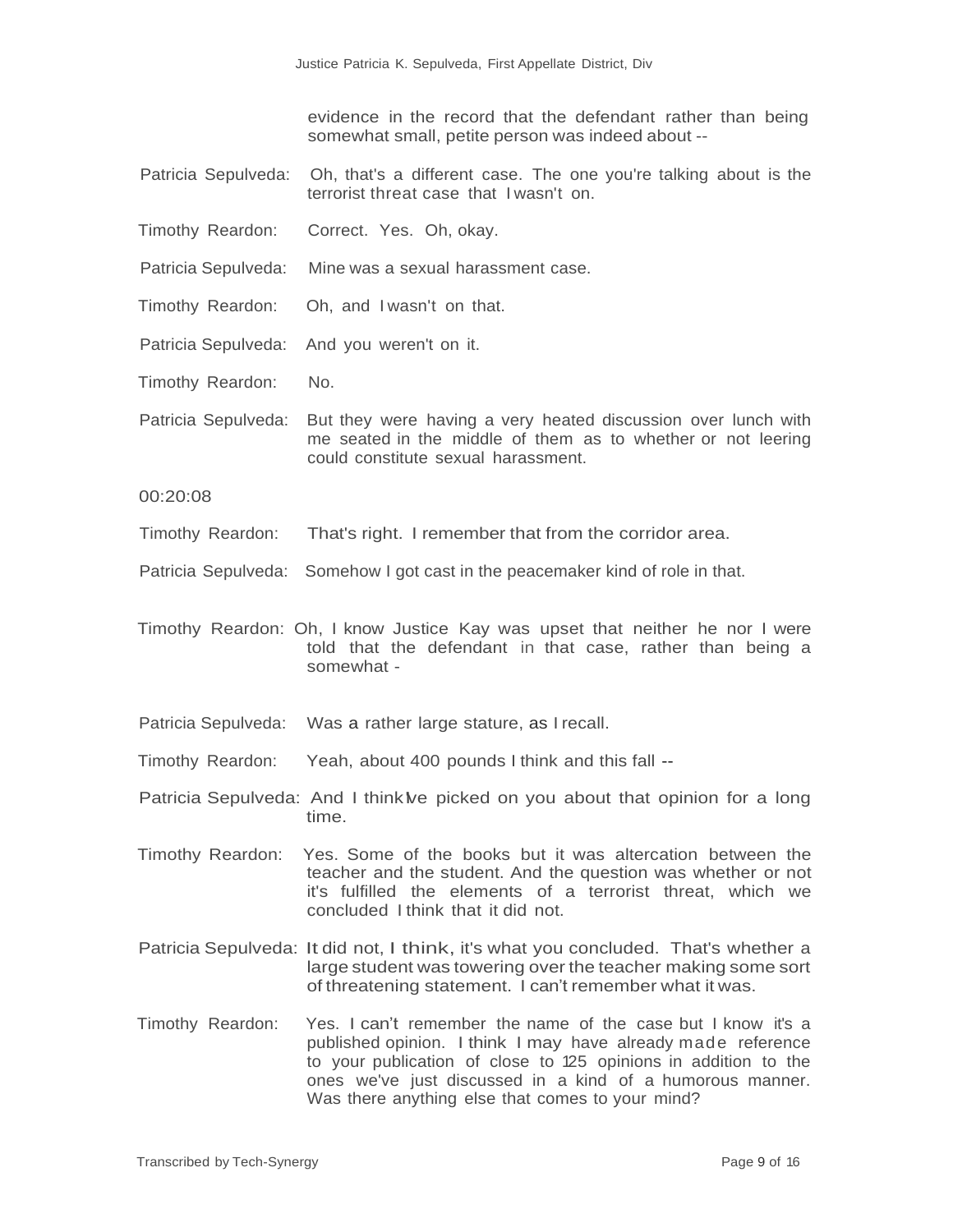- Patricia Sepulveda: As far as cases? There were a couple of dissents I did one early on to one of your family law cases.
- Timothy Reardon: That's right.

- Patricia Sepulveda: Wrote the dissent myself and spent a lot of time working on that, and then review wasn't granted, and that was the end of that. So, it didn't dissent again, for a while and then dissented in a parole case, since then a very long time writing that dissent. And then not too long after that, in other cases the Cal Supreme Court totally, in my opinion, kind of rewrote where we were going on parole laws. So, that ended up going nowhere either.
- Timothy Reardon: That was, in my opinion, which we share on occasion, I know that was an excellent dissent. Im trying to recall the name of the case. I think --
- Patricia Sepulveda: Roderick.
- Timothy Reardon: Roderick, and that's still an issue that keeps coming up in terms of the Governor's authority in power and the Board's power, and the authority of the trial judge to do what the trial judge may want to do.
- Patricia Sepulveda: As I recall, that was one of the areas where you and I were somewhat alike mind before the Cal Supreme Court, at least, decided a series of cases on it, and our two then colleagues were of a slightly different mind.
- Timothy Reardon: That's right.
- Patricia Sepulveda: And that happened and I think several divisions where depending of onthe make-upof the individual panel.
- Timothy Reardon: Correct.
- Patricia Sepulveda: The same case could come out one way or another.
- Timothy Reardon: Yes, and I remember there was another issue aside from the parole issue that involved again, a split in the divisions within the Court on what they had to tell a probationer as far as - was it a search issue? I can't remember off hand but there was another ironic situation where depending on the division of this Court you would get, would dictate the result pretty much because --
- Patricia Sepulveda: I think that it was probably true on a few different criminal issues.

Timothy Reardon: Yes.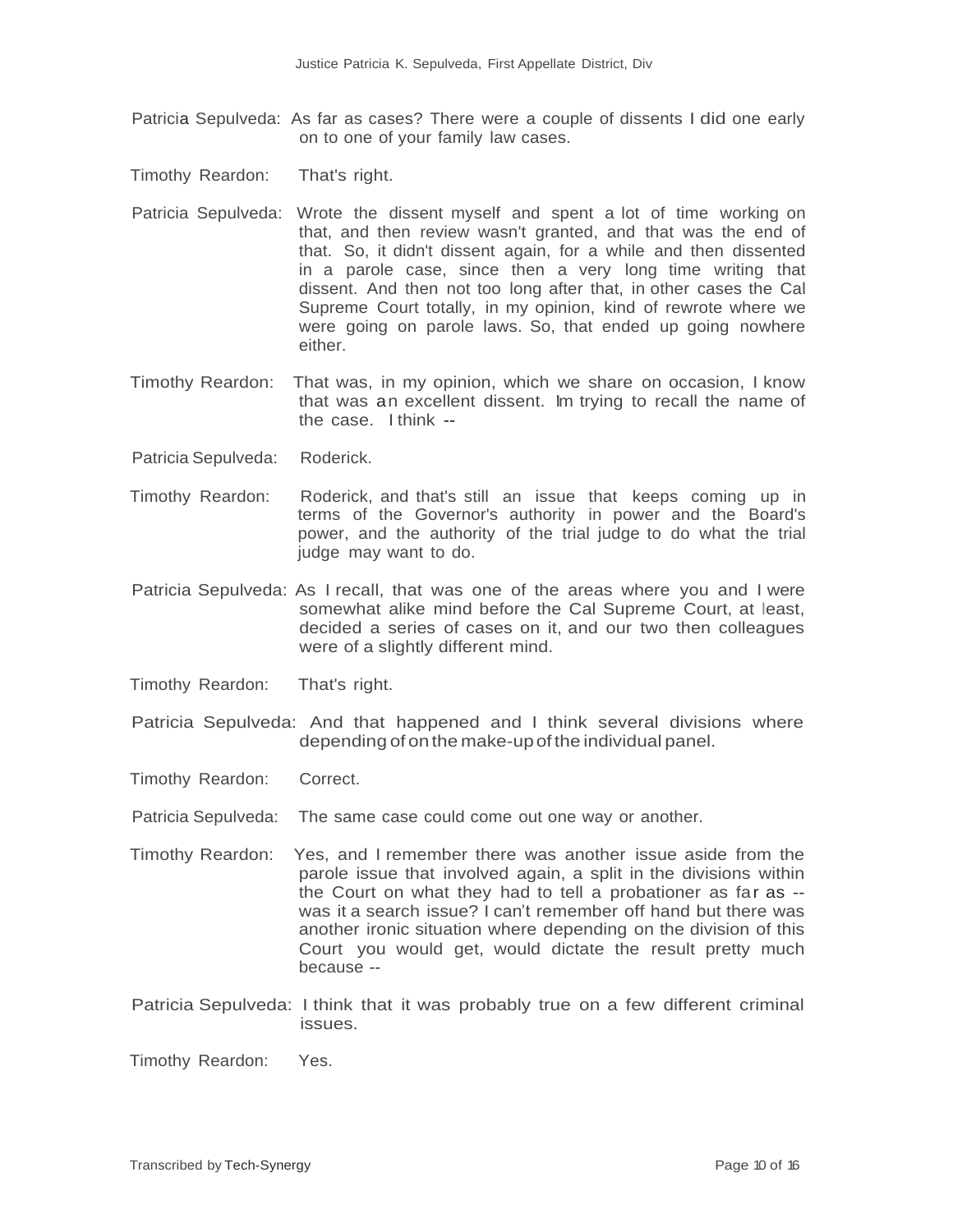- Patricia Sepulveda: Especially it would totally depend on what division and then sometimes, like the parole issue, could depend on the panel.
- Timothy Reardon: The panel itself, yes. Well, this is, notwithstanding the occasional disagreements we had on cases, I felt that we had an excellent relationship and I mean, all members of the division, and it was certainly a good time. Put it that way. Now, you're retired on me and deprived people to despite me.
- Patricia Sepulveda: Despite you, despite our agreement.

- Timothy Reardon: And deprived the people of State of California your services but whether what you have been doing in retirement, I know --
- Patricia Sepulveda: Well, it kind of surprised me when you said 2012. I didn't realize it had been three years. I thought it had only been two years that I came back that first year and set on an assignment for six months in this division. And then, came back the following year and sat on assignment for six months in a slot in Division 1.

00:25:07

- Timothy Reardon: That's right.
- Patricia Sepulveda: So I think that's why it doesn't seem like it's been three years.
- Timothy Reardon: Yes.
- Patricia Sepulveda: So I have only really been truly retired probably the last year.
- Timothy Reardon: Yeah.
- Patricia Sepulveda: And up until about a semester ago, I continued to teach at Golden Gate Law School. So now, Ive retired from that as well. So I've totally retired, enjoying it, traveling, doing photography. It's my big hobby and working in the garden.
- Timothy Reardon: But I bet your shortchanging yourself in terms of -- you mentioned you've taught law students at Golden Gate?
- Patricia Sepulveda: Golden Gate.
- Timothy Reardon: But during your time as a judge, as I recall, you spent considerable time and effort in educating not only law students, but the attorneys, members of the Bar. You held various positions in the --
- Patricia Sepulveda: Even other judges. I think within a year of coming on the trial bench, I started teaching procedure and taught for them probably every year until I started teaching at Golden Gate and then itbecamealmost too much.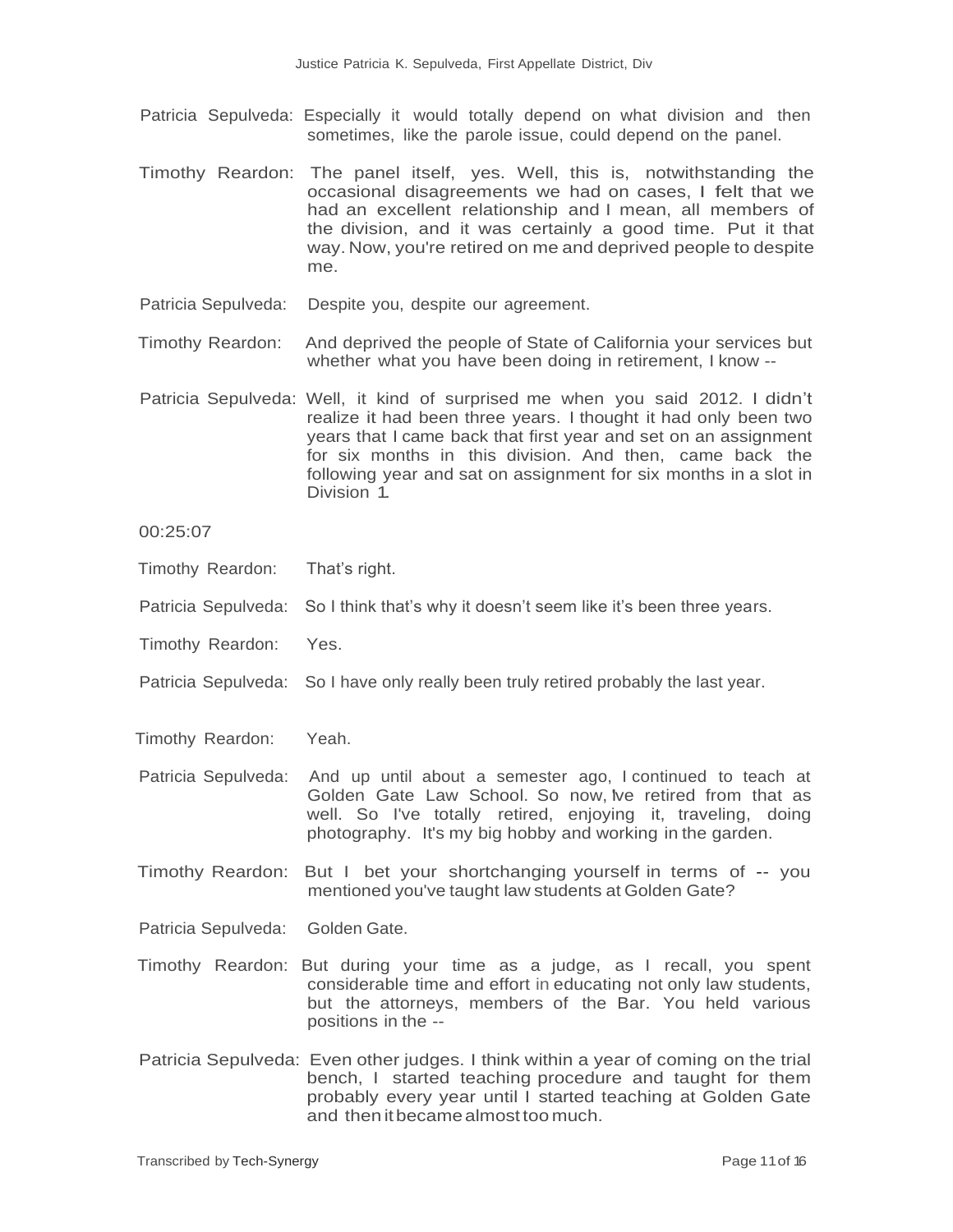Timothy Reardon: Right.

One

- Patricia Sepulveda: So I stopped teaching procedure and continued teaching for Golden Gate. I taught a lot of criminal procedure classes, family law classes, evidence classes, procedure over the years. Mark Simons and I did a stint of teaching at the Continuing Judicial Education Program inDanaPoint.
- Timothy Reardon: Yes.

Patricia Sepulveda: Almost every summer when our children were little, the children grew up together down there and that was really fun.

- Timothy Reardon: Yeah.
- Patricia Sepulveda: And I got to meet judges from all over the states, so that was fun.
- Timothy Reardon: Yeah, I neglected to specifically ask you about that. But you devoted an awful lot of time and effort, I might add, to the legal education process and you served on various committees and this was above and beyond being a judge. And I think on behalf of California, I could say that your efforts were certainly appreciated.
- Patricia Sepulveda: The most ironic thing I ever served on was the Trial Court Budget Commission.
- Timothy Reardon: Yes.
- Patricia Sepulveda: My ex-husband said I couldn't balance my own checkbook, somehow I was helping to control the budget for all the trial courts in the State of California.
- Timothy Reardon: I remember thinking as I read the bio that was prepared, we should get a plug in for Fran and her group to put together the binder and the bio and the cases and everything else for us, that the budget committee was mentioned a reference and I thought that the only one that probably understood budgets maybe Larry Kay, but obviously you did as well?
- Patricia Sepulveda: I think Bill McGinnis probably understands and even better than Larry Kay did, yeah.

Timothy Reardon: OrAPJ.

- Patricia Sepulveda: I inherited that position originally on the Trial Court Budget Commission from Doug Swager when he was elevated to the Court of Appeal.
- Timothy Reardon: Okay. Right.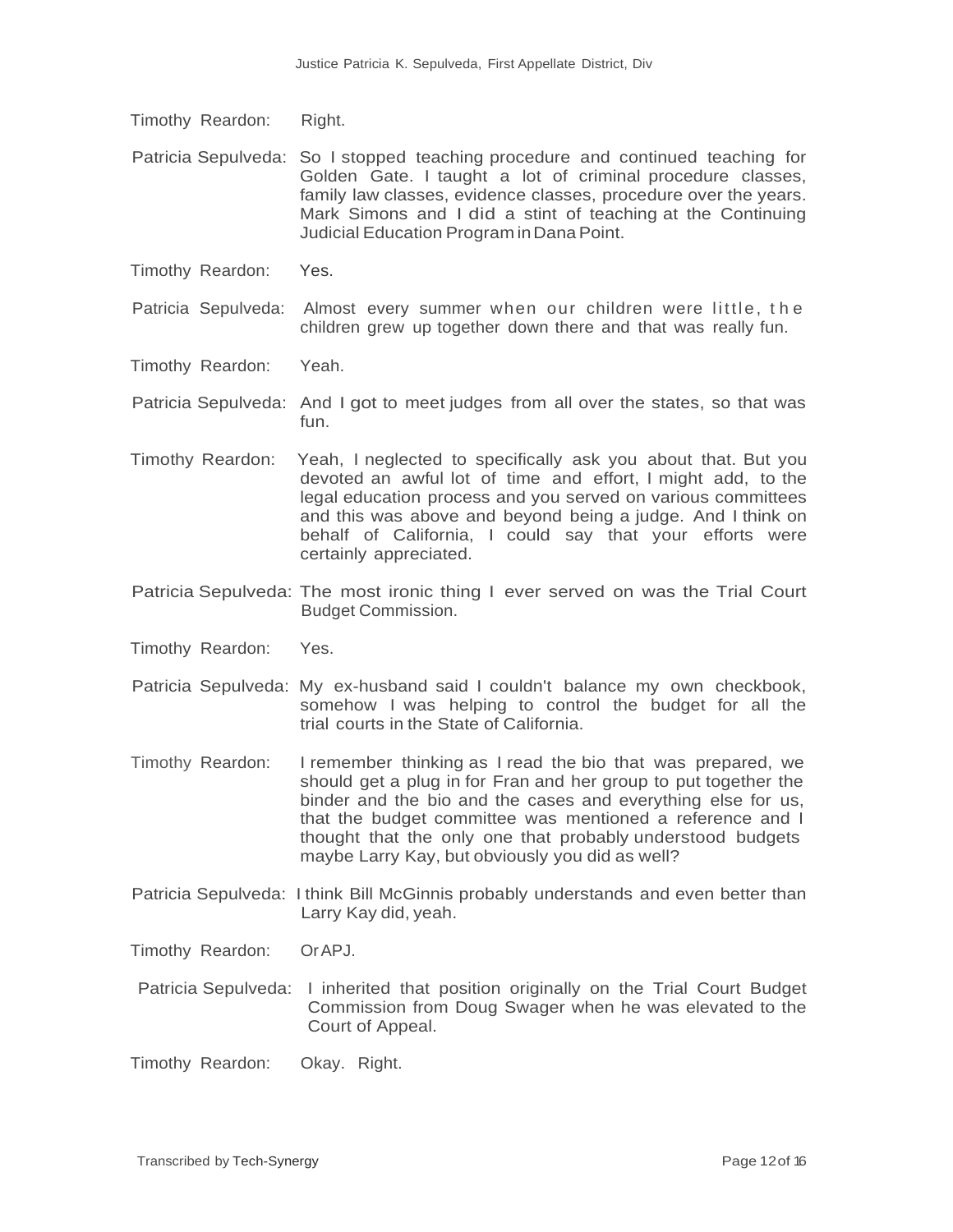- Patricia Sepulveda: And started out and then, ended up chairing one of the subcommittees and right before I was elevated, Ron George had appointed me as vice chair of TCBC.
- Timothy Reardon: That's what I was --

- Patricia Sepulveda: But once you go off the trial court, you can no longer serve on it.
- Timothy Reardon: Okay, but you said you served there quite a while?
- Patricia Sepulveda: Yes, several years.
- Timothy Reardon: Yeah. Well, you've done a lot of stuff besides adjudicating cases. You've contributed greatly to the education at least in my opinion of judges and attorneys, and the administration of justice and those efforts should be noted and have been noted in this interview. You mentioned, I kind of interrupted you, some hobbies that you lived with, pieces of photography is one, travel isanother.
- Patricia Sepulveda: And that kind of go hand in hand. My travel tends to be around photography and -- or family.
- Timothy Reardon: Yeah.
- Patricia Sepulveda: So I have an adult son that lives in San Diego, who's getting married in June.
- Timothy Reardon: Congratulations!
- Patricia Sepulveda: Thank you. And my daughter is married, who lives in Wales with her son, who will be two in June.
- Timothy Reardon: Wow!
- Patricia Sepulveda: And she's pregnant again with a little girl. So she's due in September. I'm not going to compete with you for the number of grandchildren. How many do you have now?
- Timothy Reardon: We have 10.
- Patricia Sepulveda: Ten? Hopefully, we'll stop sometimes before that.
- 00:30:04
- Timothy Reardon: Well, that's good. I mean it's good to hear that the family is --
- Patricia Sepulveda: The family is growing.
- Timothy Reardon: Growing, that's great. Well, any tips? When you consider the education that you've given to judges and attorneys, and the trial practice that you engaged in. The practice here at the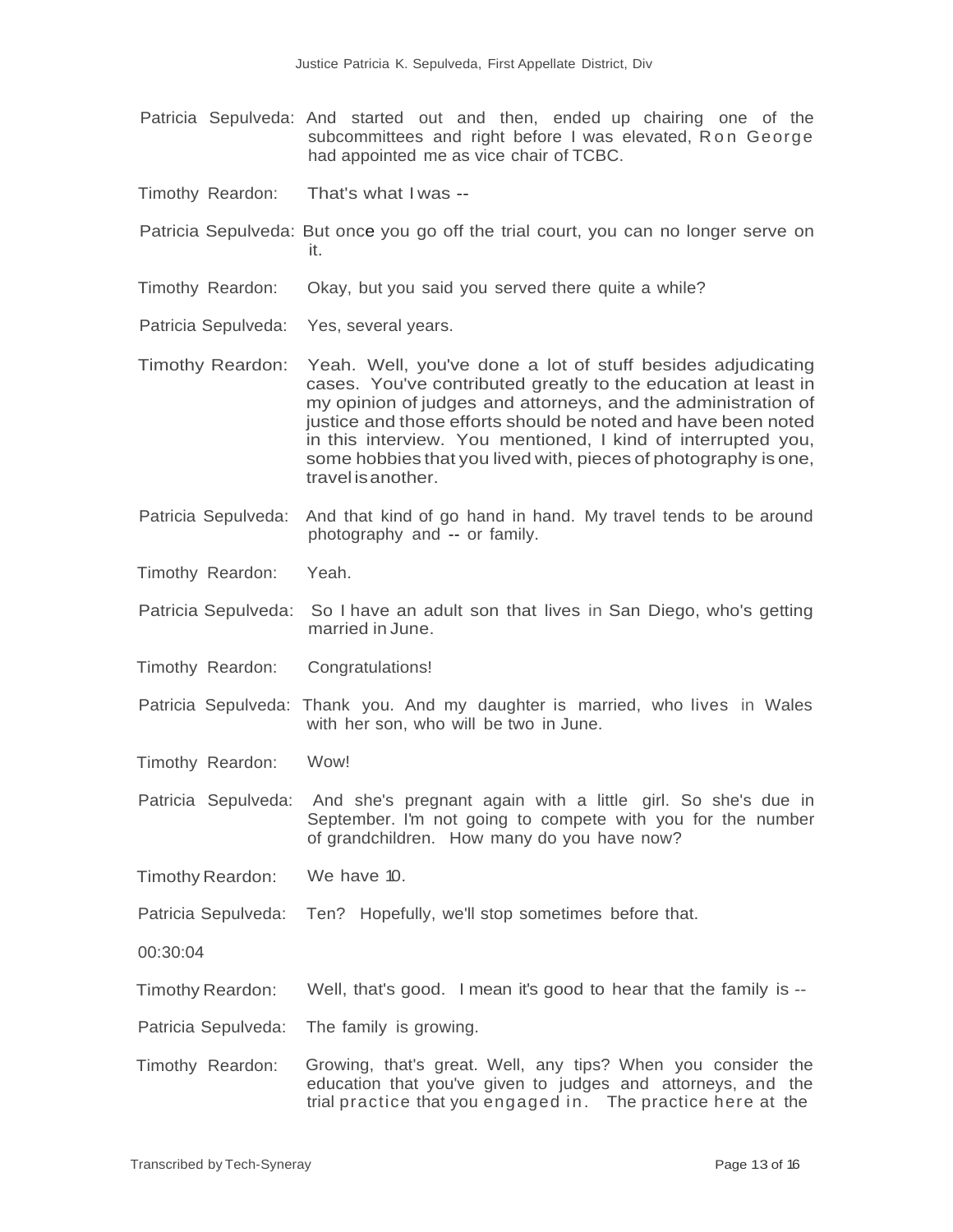Court of Appeal, the administration of justice as well, do you have any tips for young attorneys who just passed the bar? They just had a bar exam I think and the results came out. Do you have any just kind of general tips for young attorneys?

Patricia Sepulveda: You know, over the years of teaching at Golden Gate, I think I taught there about 12 years, actually.

Timothy Reardon: It was that long.

One

Patricia Sepulveda: It was long. I saw a lot of changes as far as the ability of the students to find employment primarily after graduation.

Timothy Reardon: Yeah.

- Patricia Sepulveda: And they stress that I'm sure with all the law schools that the biggest suggestion is to become as involved as you can to do externships and internships and network as much as you can while you're in law school. We even had students that were continuing to volunteer after they passed the bar exam.
- Timothy Reardon: Yeah.
- Patricia Sepulveda: I'm thinking specifically of some of my former students who wanted to become deputy DA's.
- Timothy Reardon: Right.
- Patricia Sepulveda: And that used to be kind of the fallback kind of job was to go to work for the government, but it hasn't really become that anymore. It's hard to get those jobs.
- Timothy Reardon: Yeah, I know.
- Patricia Sepulveda: And so they volunteered even after passing the bar with DA's offices so that they can hopefully become employed.
- Timothy Reardon: Yeah, I know. You've done it and've done it. Many justices on the Court of Appeal had done it. We have a good extern program where we encourage law students to join the court and be supervised by a justice and/or the research attorneys. And that's an invaluable experience as well. I mean now, you've had many externs serve you.
- Patricia Sepulveda: Some you liked and some you didn't like, as I recall.

Timothy Reardon: Well, it's a learning process.

- Patricia Sepulveda: Itis a learning process.
- Timothy Reardon: So your suggestion would be as far as when I attended Hastings which was long after.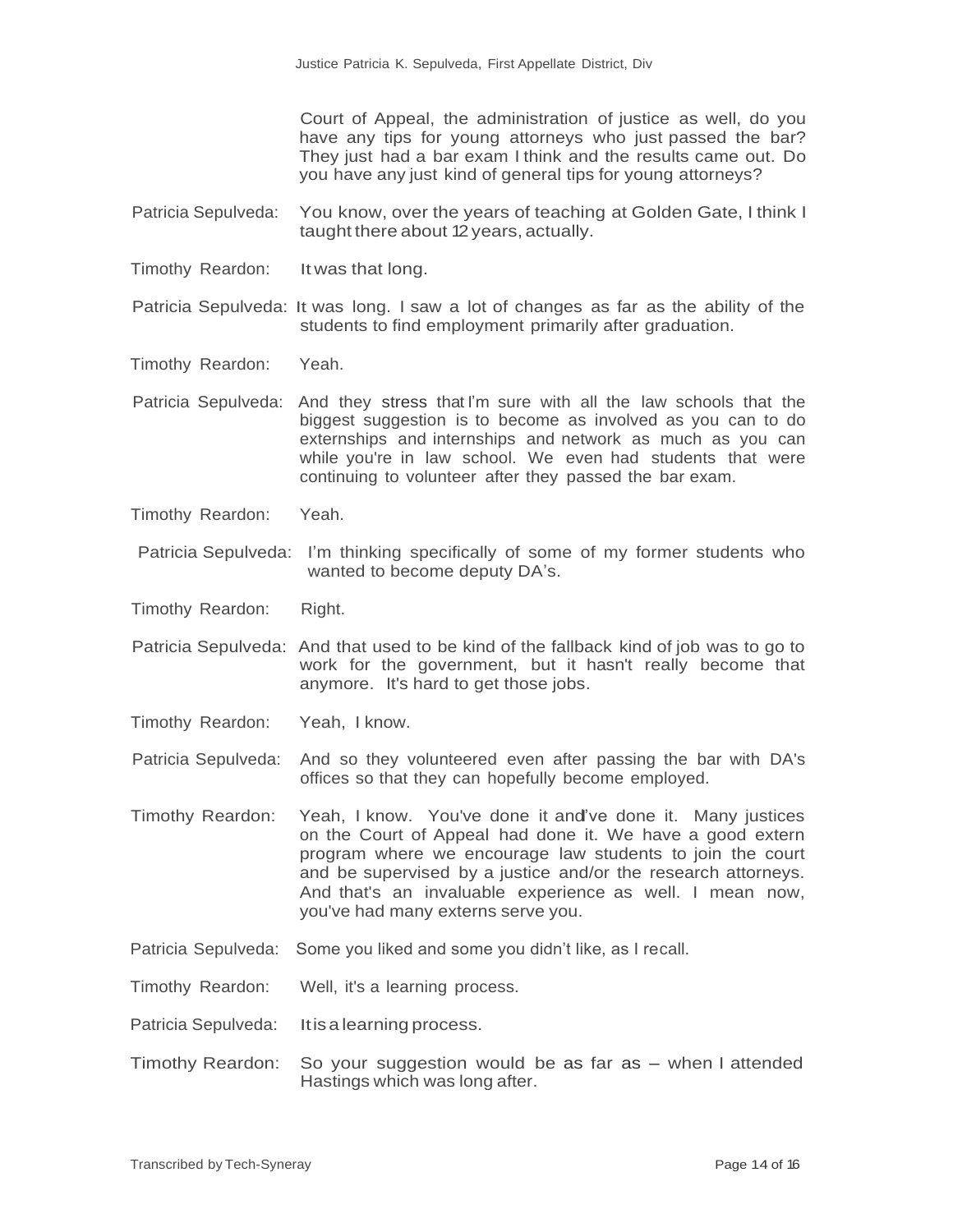Patricia Sepulveda: Long before I did.

One

- Timothy Reardon: Long before you did, there were really no clinical programs at all. It was just the Socratic method of teaching. Im not complaining about that, but --
- Patricia Sepulveda: And I think we had one clinical program and it was in Criminal Procedure of all things.
- Timothy Reardon: Okay. Yeah.
- Patricia Sepulveda: Now, it's the big thing.
- Timothy Reardon: It is. It is and these law students are very anxious to get on with the Court somewhere, whether it's trial court or the Appellate Court or the Federal Court. And so, it's something that's really a hot ticket item right now to try to get it in as an extern but either in terms of getting future employment with that agency or simply being exposed to the practical practice of the law.
- Patricia Sepulveda: Andi'm sure you find this as true. You've been doing it more years than I did, but from all those externs that you've had and still writing letters of recommendation and getting emails asking if I can be listed as a reference for someone that extern for me five years ago, six years ago.
- Timothy Reardon: Yeah. Fortunately, we tend to keep pretty good records on the externs, but you're right. It goes back many years, in some cases and you forget the name or how the person looked. We have going out of photographs so that we can put the photo together with the --
- Patricia Sepulveda: Just remember when you retire, you no longer will have any of this. So you're going to have to remember all of that yourself.
- Timothy Reardon: That's right. Im fearful about it. Well Pat, it's been a pleasure for me to have served with you for so many years on the Court of Appeal. And as I without repeating myself again, you've brought an awful lot of experience, wits, research, writing skills to our Court here, in particular Division. I think I not only speak for myself, but all members of Division past and present, and I just thank you again for your friendship and for your professional abilities.

00:35:10

Patricia Sepulveda: I appreciate that, too.

Timothy Reardon: Okay.

Patricia Sepulveda: I learned from our colleague, Mark Simons this morning, he was chatting with Jim Richman on BART this morning. What